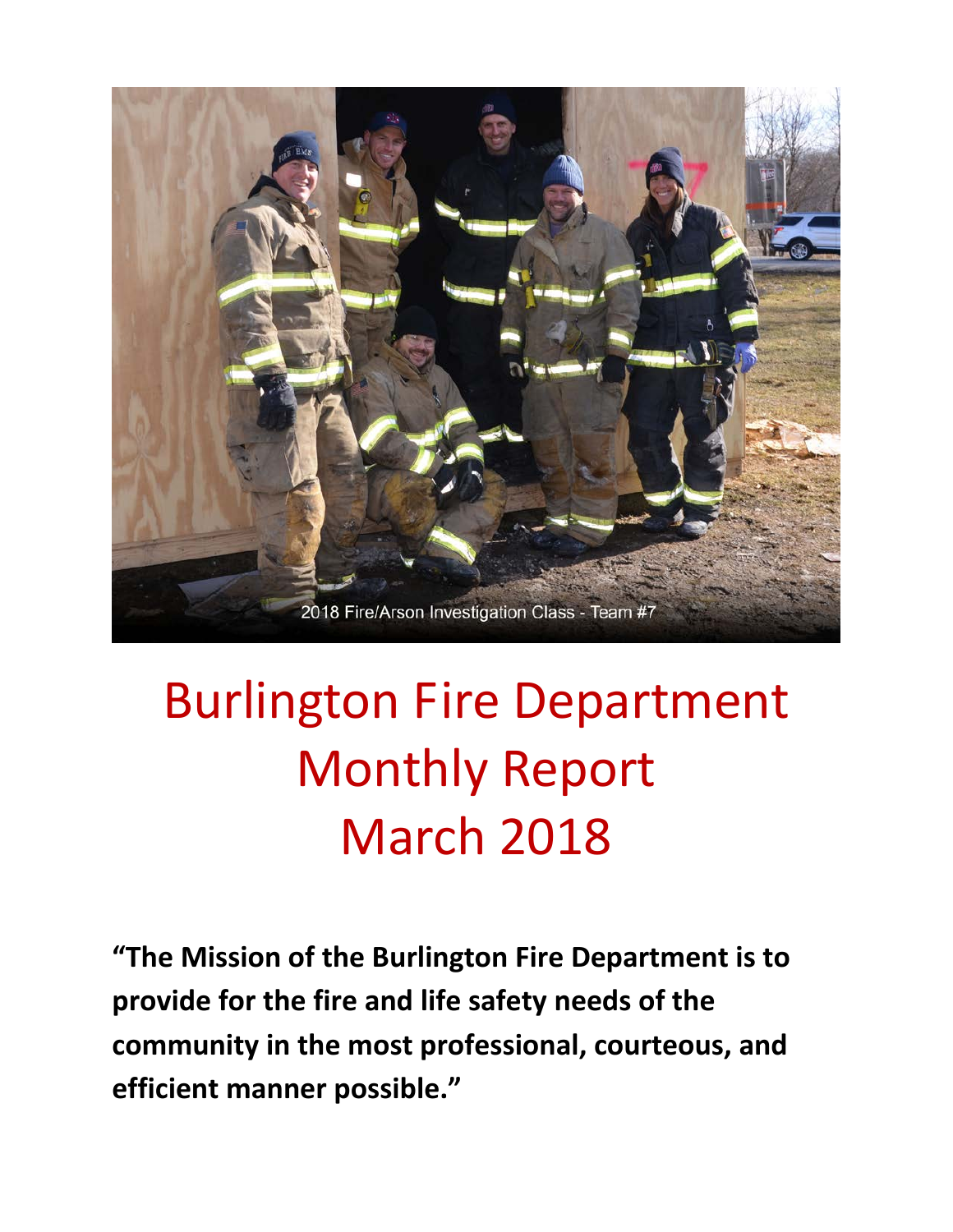#### **Operations**

We had 455 calls for service in March, including 359 EMS calls and 96 fire calls. 197 calls were overlapping. 338 calls (74%) were within the city limits of Burlington. The average response time for all emergency calls was 7 minutes and 19 seconds. For the city of Burlington, the average response time was 6 minutes.

On March  $19<sup>th</sup>$ , Shift #2 responded to 19 calls including 11 calls during a 2.5 hour time frame (5:45 pm - 8:15 pm). During this time they were able to cover all calls utilizing on-duty crews and all 5 ambulances. For a period of time only the Battalion Chief was available to respond and our closest backup service (Superior Ambulance) was unavailable.



#### **Figure 1 - Major Incident Types (March 2018)**

#### **Training**

There were over 400 hours of training recorded in March. Battalion Chief Wagoner and Captain Toops attended the two week *"Basic Fire/Arson Investigator School"* held at the Iowa Fire Service Training Bureau in Ames. They received instruction and hands-on experience in determining a fire's point of origin, collecting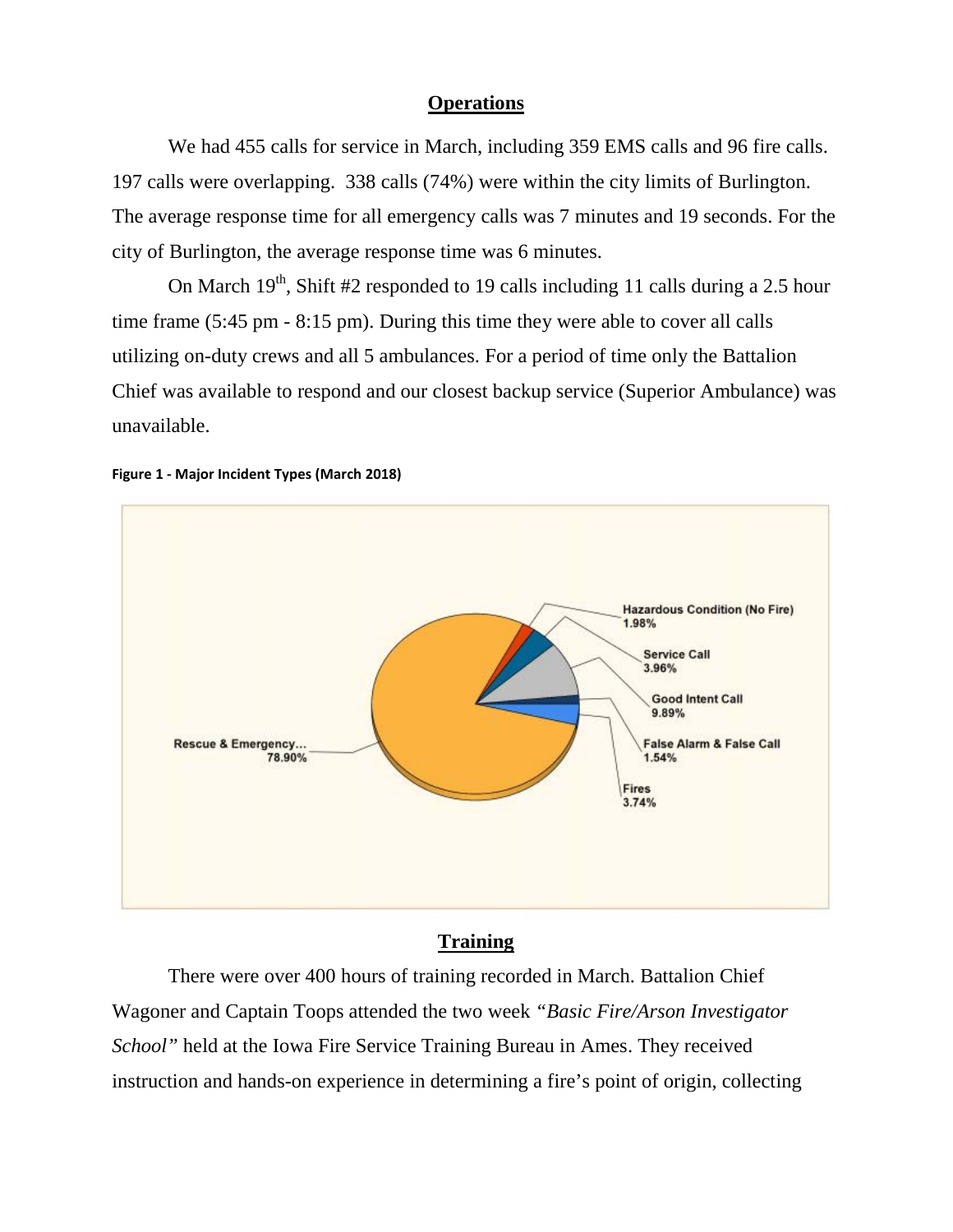evidence, explosives, and other areas. Four members of the department attended a one day class on fire pattern recognition in Moline.

Other training attended in March included our monthly EMS formal education held at Central Fire Station, various recruit training classes, and several webinars. Four member of the department attended the "*Stop the Bleed, Train the Trainer*" class held at Great River Medical Center. This class allows those in attendance to apply to be instructors for "*Stop the Bleed*" a national program aimed at educating people on how to save lives through stopping blood loss by various means including the use of tourniquets and blood clotting agents.





### **Fire Prevention**

Fire Marshal Crooks conducted several inspections and witnessed various sprinkler and fire alarm tests March. Businesses he visited include the Hampton Inn, Super 8 Motel, Majestic Estate, the Valley Monster Pub, Stone Gate Village Apartments, the new Burlington Police Department, and the Dog House. He also attended several training classes including a class entitled "*Arson and the Mentally Ill*" which was instructed by attorneys from the Scott County Attorney's Office.

Crews installed 9 smoke alarms in March. Crews also presented several educational programs including a fire safety program to 30 residents of the Friedenheim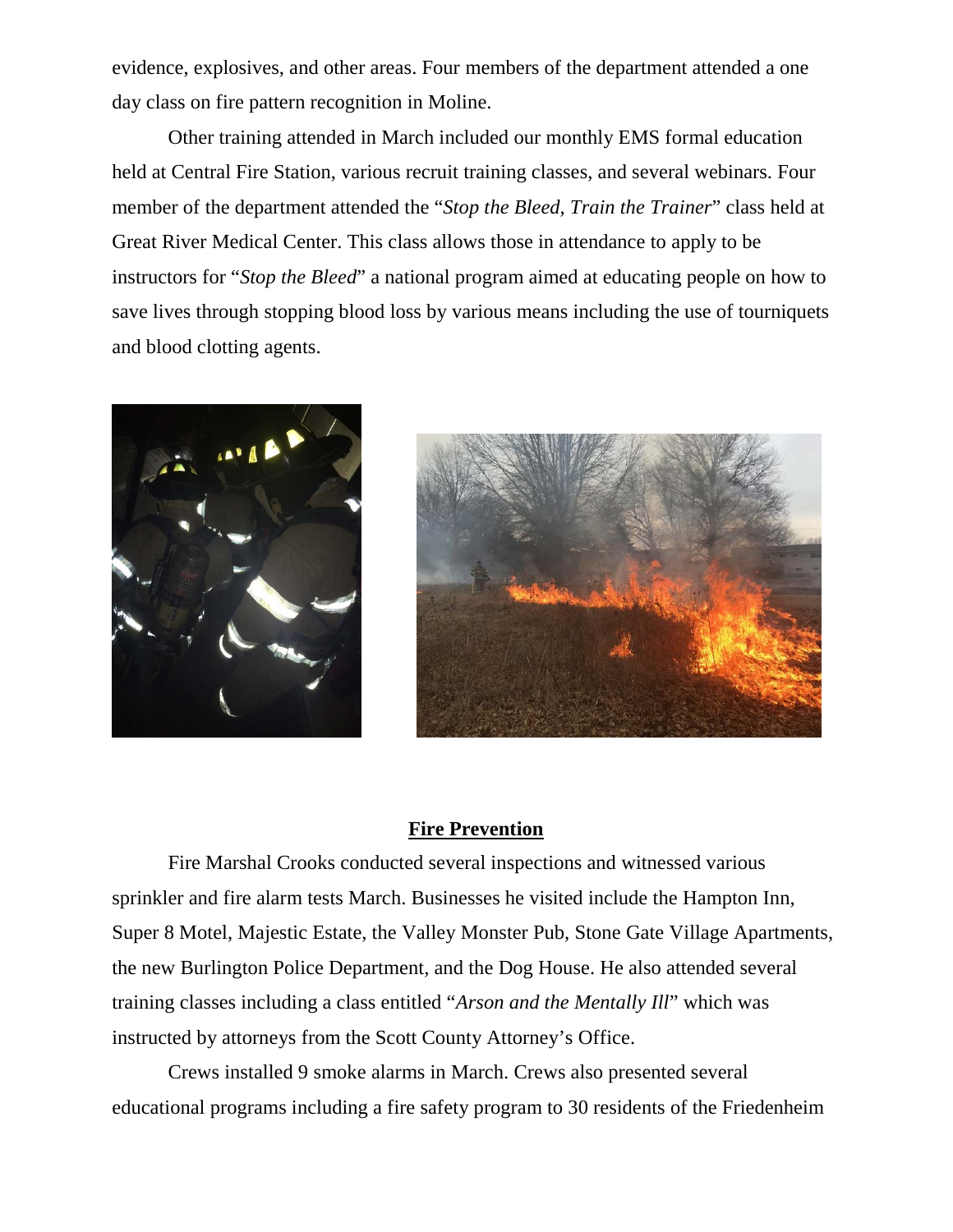Community Apartments on Madison Avenue and a career presentation to students of West Central High School in Henderson County, Illinois.



**Other Activities**

- Battalion Chief Bullinger and Chief Trexel attended the Des Moines County EMS Association meeting.
- Deputy Chief Ryan attended the Henderson County EMS Association meeting.
- Ambulance crews provided EMS standby for Snowbull.
- Fire Marshal Crooks and Chief Trexel attended the annual Quad Townships Fire Association meeting at Central Fire Station.
- Shift #1 and Chief Trexel conducted a tour of Central Station and demonstrations for the Citizen's Academy.
- Deputy Chief Ryan and Chief Trexel attended the Des Moines County Firefighter's Association meeting in Danville.
- Several members of the department attended the Midwest Magic's Magical Afternoon.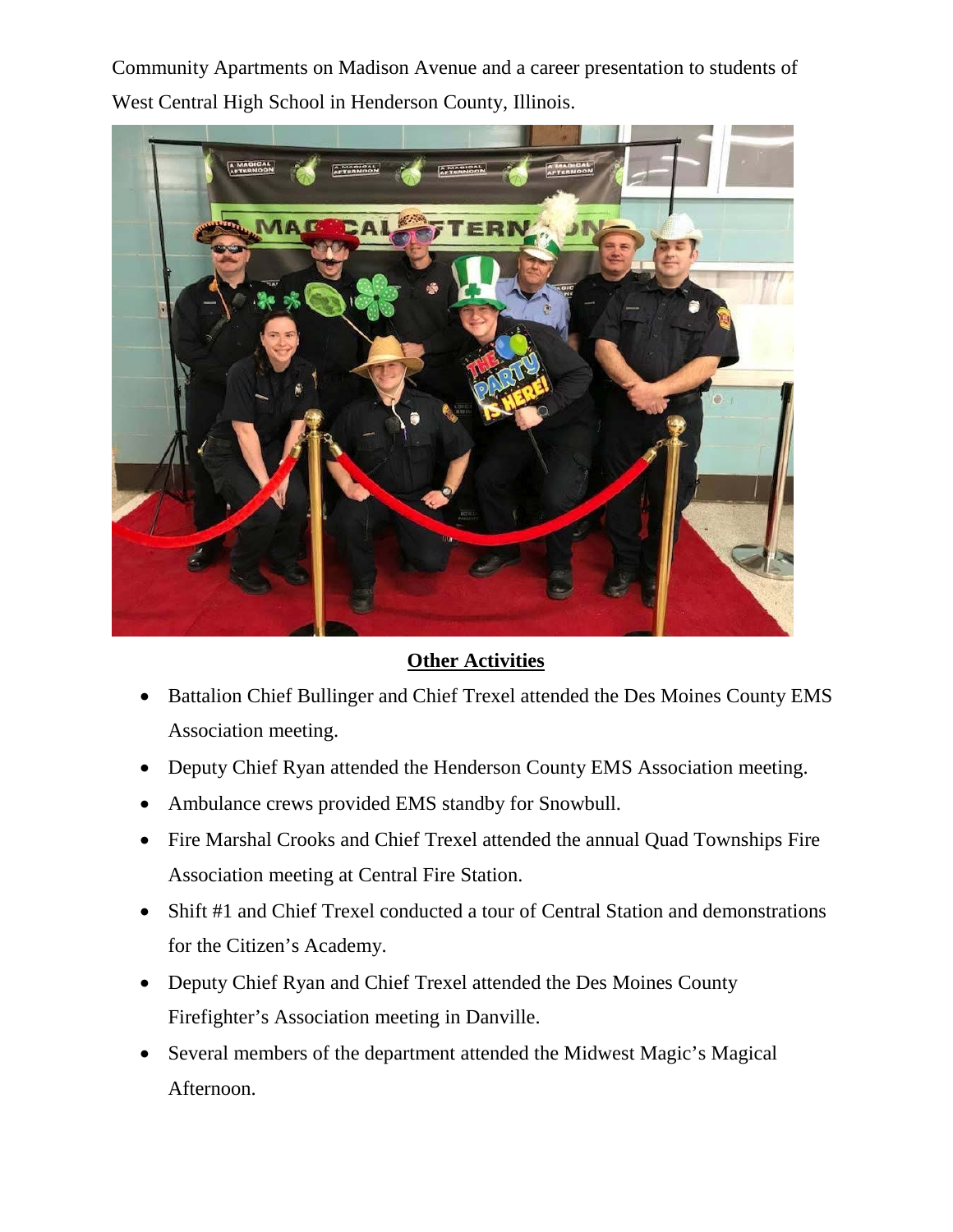2018 US fire statistics through April 12, 2018

- 968 civilians killed in residential structure fires including 13 in Iowa
- 26 firefighters died in the line of duty

Respectfully Submitted,

Matt Trexel

Fire Chief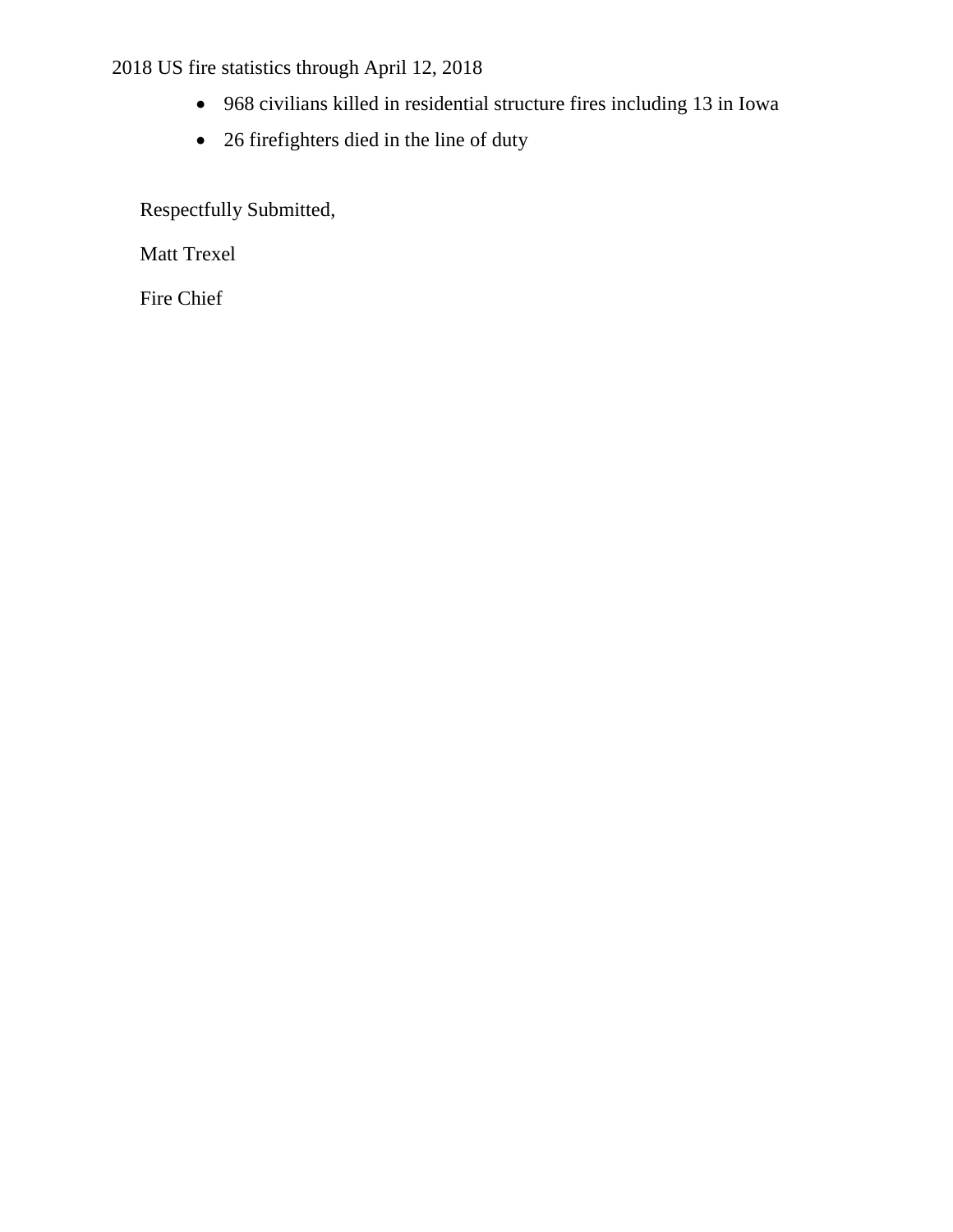Burlington, IA

This report was generated on 4/10/2018 9:34:53 AM

#### **Incident Statistics**

Start Date: 03/01/2018 | End Date: 03/31/2018

| <b>INCIDENT COUNT</b>                                                                |                                     |                                     |                                              |  |
|--------------------------------------------------------------------------------------|-------------------------------------|-------------------------------------|----------------------------------------------|--|
| <b>INCIDENT TYPE</b>                                                                 |                                     |                                     | # INCIDENTS                                  |  |
| <b>EMS</b>                                                                           |                                     | 359                                 |                                              |  |
| <b>FIRE</b>                                                                          |                                     |                                     | 96                                           |  |
| <b>TOTAL</b>                                                                         |                                     |                                     | 455                                          |  |
|                                                                                      |                                     | <b>TOTAL TRANSPORTS (N2 and N3)</b> |                                              |  |
| <b>APPARATUS</b>                                                                     | # of APPARATUS<br><b>TRANSPORTS</b> | # of PATIENT TRANSPORTS             | <b>TOTAL # of PATIENT</b><br><b>CONTACTS</b> |  |
| $\mathbf 0$                                                                          | $\mathsf{O}\xspace$                 | $\pmb{0}$                           | $\mathbf{0}$                                 |  |
| 721                                                                                  | $\mathbf 0$                         | $\overline{2}$                      | $\overline{2}$                               |  |
| 751                                                                                  | 106                                 | 158                                 | 158                                          |  |
| 752                                                                                  | $\overline{4}$                      | $\,6\,$                             | $\,6\,$                                      |  |
| 753                                                                                  | 77                                  | 86                                  | 86                                           |  |
| 754                                                                                  | $\,6\,$                             | 10                                  | 10                                           |  |
| 755                                                                                  | 70                                  | 93                                  | 93                                           |  |
| <b>TOTAL</b>                                                                         | 263                                 | 355                                 | 355                                          |  |
| <b>LOSSES</b><br><b>PRE-INCIDENT VALUE</b>                                           |                                     |                                     |                                              |  |
| \$1,508,300.00                                                                       |                                     | \$581,150.00                        |                                              |  |
|                                                                                      |                                     | <b>CO CHECKS</b>                    |                                              |  |
| 424 - Carbon monoxide incident                                                       |                                     |                                     | 6                                            |  |
| 746 - Carbon monoxide detector activation, no CO                                     |                                     |                                     | $\mathbf{1}$                                 |  |
| <b>TOTAL</b>                                                                         |                                     |                                     | $\overline{7}$                               |  |
|                                                                                      | <b>MUTUAL AID</b>                   |                                     |                                              |  |
| <b>Aid Type</b>                                                                      |                                     | <b>Total</b>                        |                                              |  |
| Aid Given                                                                            |                                     | 1                                   |                                              |  |
| <b>Aid Received</b>                                                                  |                                     | $\overline{\mathbf{4}}$             |                                              |  |
|                                                                                      | <b>OVERLAPPING CALLS</b>            |                                     |                                              |  |
| # OVERLAPPING                                                                        |                                     | % OVERLAPPING                       |                                              |  |
| 197<br>43.3<br><b>LIGHTS AND SIREN - AVERAGE RESPONSE TIME (Dispatch to Arrival)</b> |                                     |                                     |                                              |  |
| <b>Station</b><br><b>EMS</b><br><b>FIRE</b>                                          |                                     |                                     |                                              |  |
| Station 1                                                                            |                                     | 0:06:59                             | 0:10:32                                      |  |
| <b>Station 2</b>                                                                     |                                     | 0:04:54                             | 0:05:41                                      |  |
|                                                                                      |                                     |                                     |                                              |  |
| Station 3 (Public Works)                                                             |                                     | 0:09:20                             | 0:10:35                                      |  |
| Station 3 (WBFD)                                                                     |                                     | 0:07:35                             | 0:04:16                                      |  |

Only Reviewed Incidents included. CO Checks only includes Incident Types: 424, 736 and 734. # Apparatus Transports = # of incidents where apparatus transported. # Patient Transports = # of PCR with disposition "Treated, Transported by EMS". # Patient Contacts = # of PCR contacted by apparatus. This report now returns both NEMSIS 2 & 3 data as appropriate. The set of 2 set of 2 set of 2 set of 2 set of 2 set of 2 set of 2 set of 2 set of 2



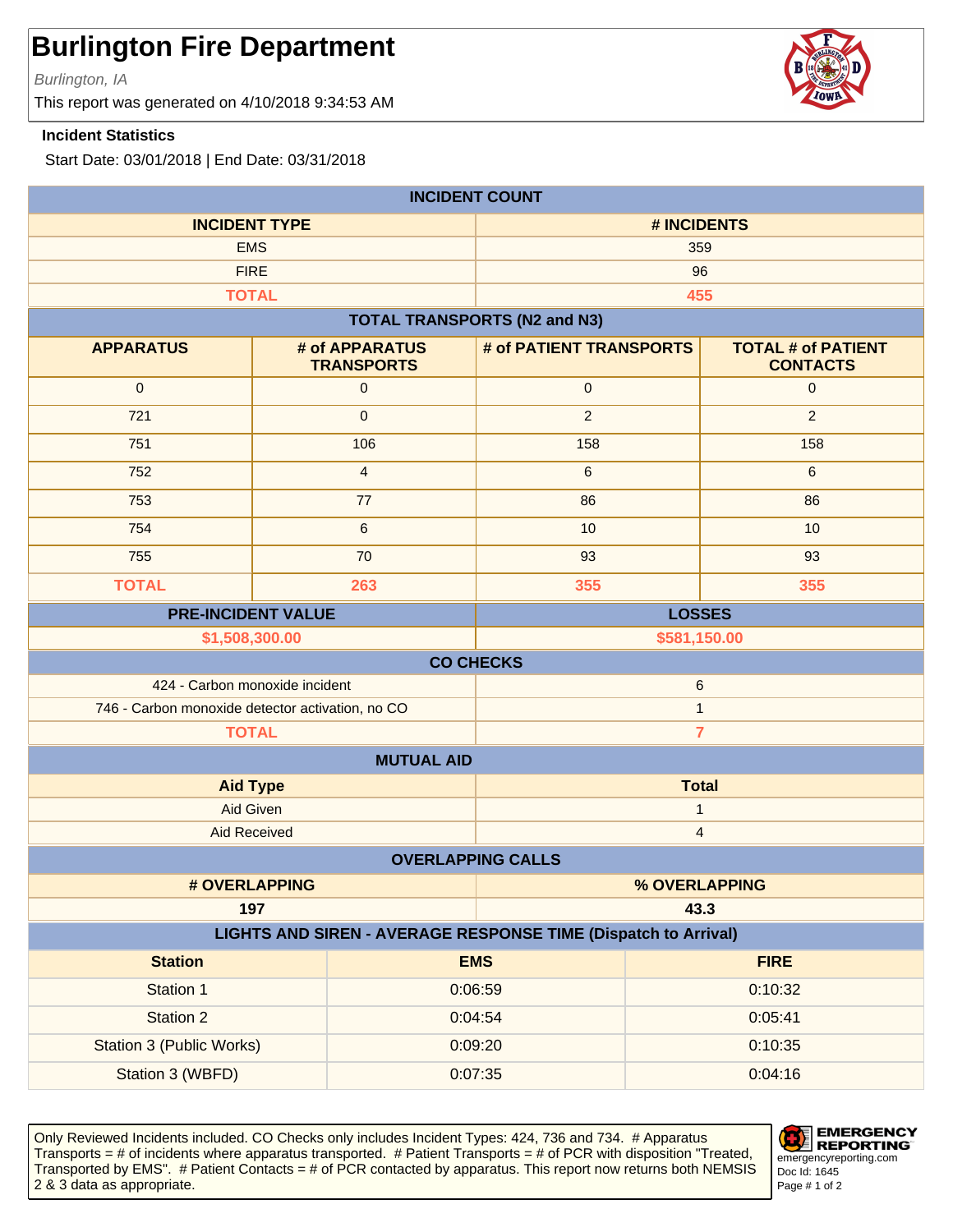|                                                                      | <b>AVERAGE FOR ALL CALLS</b> |            | 0:07:19                              |
|----------------------------------------------------------------------|------------------------------|------------|--------------------------------------|
| <b>LIGHTS AND SIREN - AVERAGE TURNOUT TIME (Dispatch to Enroute)</b> |                              |            |                                      |
| <b>Station</b>                                                       |                              | <b>EMS</b> | <b>FIRE</b>                          |
| Station 1                                                            | 0:01:37                      |            | 0:03:06                              |
| Station 2                                                            | 0:01:39                      |            | 0:02:14                              |
| Station 3 (Public Works)                                             | 0:02:14                      |            | 0:01:07                              |
| Station 3 (WBFD)                                                     | 0:01:45                      |            | 0:01:33                              |
| <b>AVERAGE FOR ALL CALLS</b>                                         |                              |            | 0:01:59                              |
| <b>AGENCY</b>                                                        |                              |            | <b>AVERAGE TIME ON SCENE (MM:SS)</b> |
| <b>Burlington Fire Department</b>                                    |                              | 24:45      |                                      |

Only Reviewed Incidents included. CO Checks only includes Incident Types: 424, 736 and 734. # Apparatus Transports = # of incidents where apparatus transported. # Patient Transports = # of PCR with disposition "Treated, Transported by EMS". # Patient Contacts = # of PCR contacted by apparatus. This report now returns both NEMSIS 2 & 3 data as appropriate.

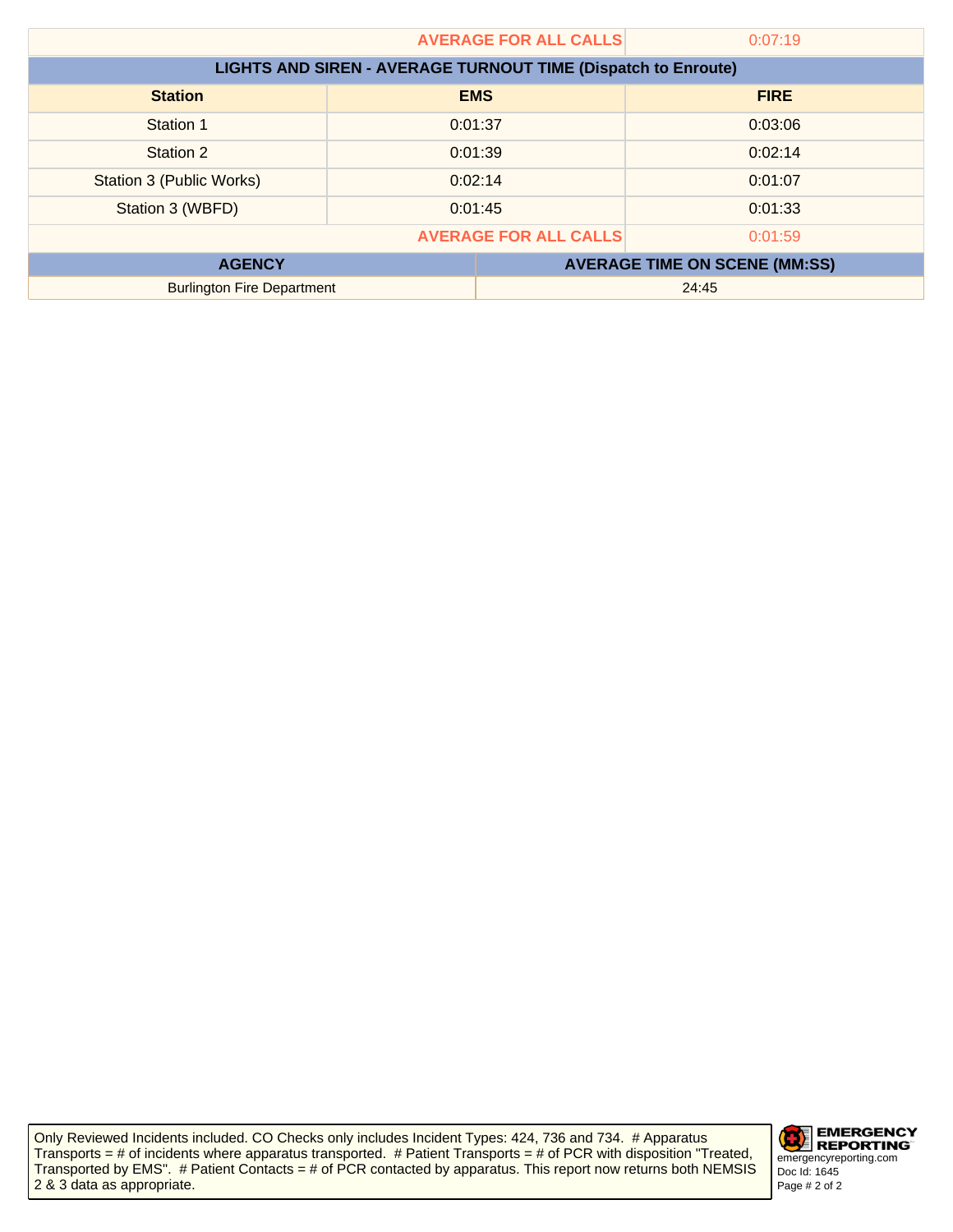Burlington, IA

This report was generated on 4/11/2018 3:54:27 PM



**Average Response Time per Zone for Date Range** Start Date: 03/01/2018 | End Date: 03/31/2018



| <b>Zone</b>                                 | <b>AVERAGE RESPONSE TIME in minutes</b><br>(Dispatch to Arrived) |
|---------------------------------------------|------------------------------------------------------------------|
| Out of County - Out of County               | 79.58                                                            |
| T-Fran Township - Franklin Township         | 34.70                                                            |
| T-Ben Township - Benton Township            | 19.58                                                            |
| Henderson - Henderson County                | 17.89                                                            |
| T-Dan Township - Danville Township          | 16.85                                                            |
| T-FIt Riv Township - Flint River Township   | 16.06                                                            |
| C-Danville - City of Danville               | 14.53                                                            |
| T-Tama Township - Tama Township             | 12.76                                                            |
| T-Union Township - Union Township           | 12.61                                                            |
| T-Con Township - Concordia Township         | 7.76                                                             |
| C-West Burlington - City of West Burlington | 6.59                                                             |
| C-Burlington - City of Burlington           | 5.97                                                             |

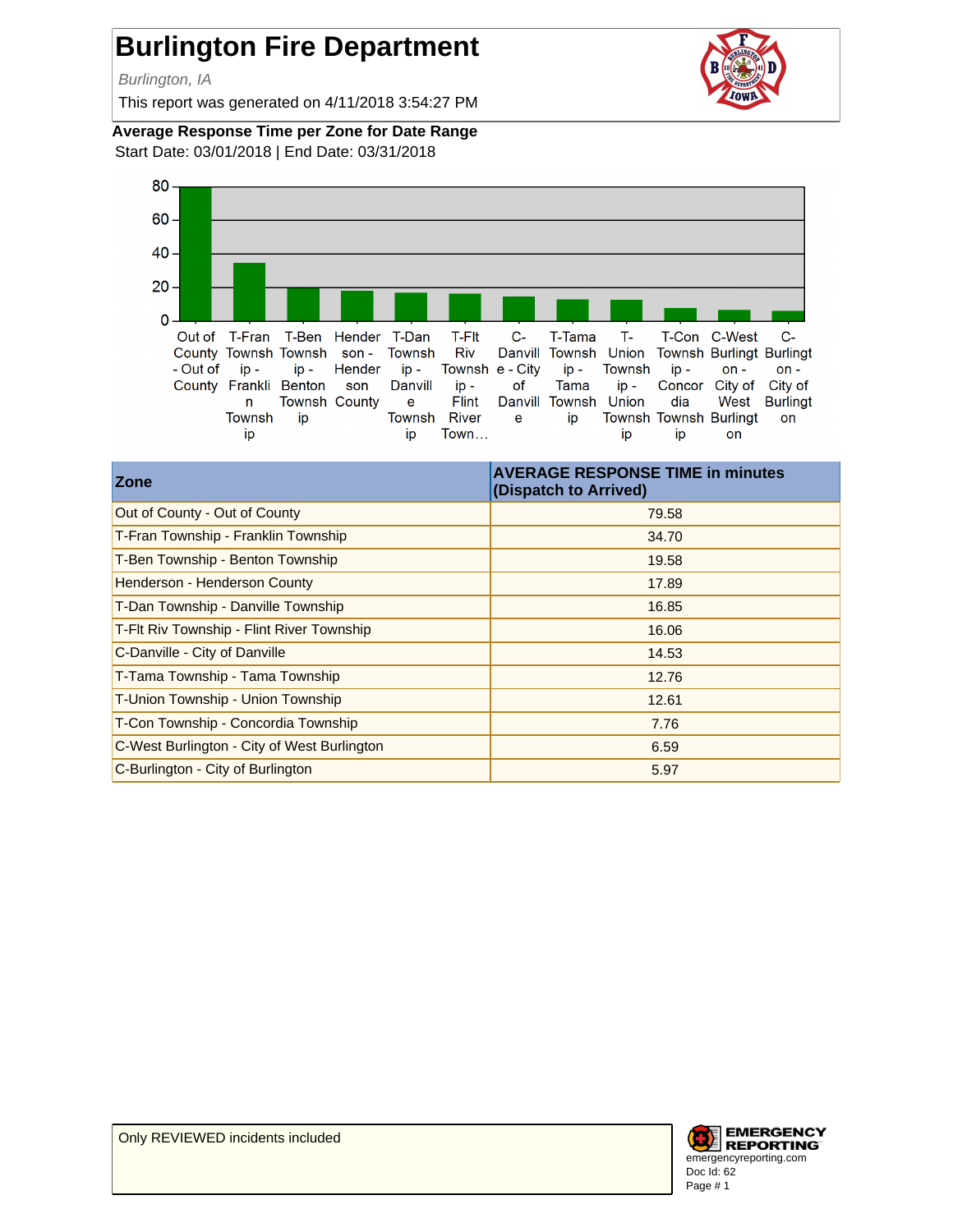Burlington, IA

This report was generated on 4/11/2018 8:07:06 AM

### **Count of Incidents by Incident Type per Zone**

Incident Status: Reviewed | Start Date: 03/01/2018 | End Date: 03/31/2018



**INCIDENT TYPE # INCIDENTS % of TOTAL**

| 4              | 0.88%  |
|----------------|--------|
| 1              | 0.22%  |
| 1              | 0.22%  |
| 1              | 0.22%  |
| 1              | 0.22%  |
| 256            | 56.26% |
| 2              | 0.44%  |
| 5              | 1.10%  |
| 1              | 0.22%  |
| 1              | 0.22%  |
| $\overline{c}$ | 0.44%  |
| 6              | 1.32%  |
| 1              | 0.22%  |
| 1              | 0.22%  |
| 1              | 0.22%  |
| 1              | 0.22%  |
| 2              | 0.44%  |
| 8              | 1.76%  |
| $\overline{4}$ | 0.88%  |
| 13             | 2.86%  |
| 17             | 3.74%  |
| 1              | 0.22%  |
| 1              | 0.22%  |
| 1              | 0.22%  |
| 1              | 0.22%  |
| 1              | 0.22%  |
| 1              | 0.22%  |
| 3              | 0.66%  |
|                |        |

Report shows count of incidents for Status selected.



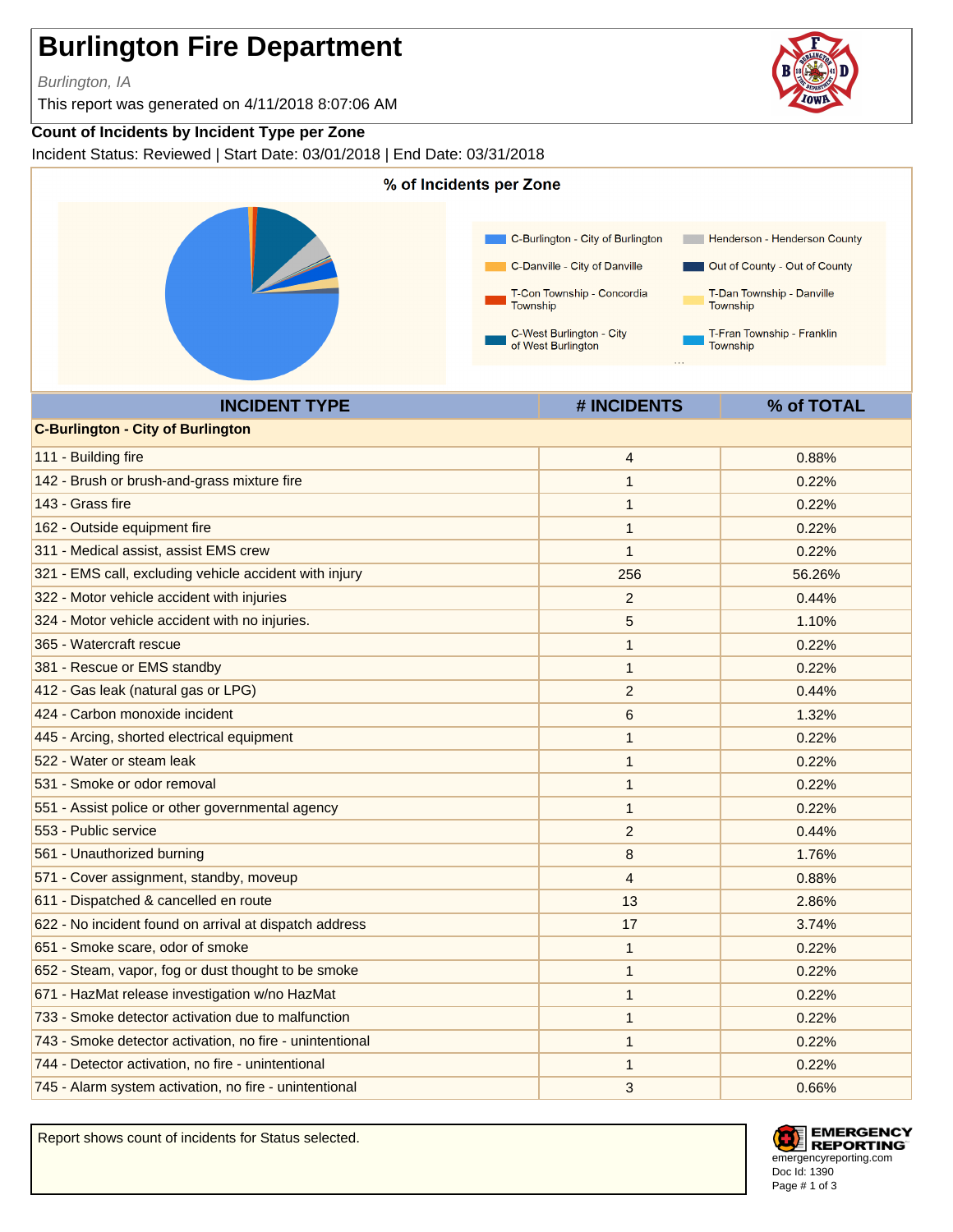| <b>INCIDENT TYPE</b>                                              | # INCIDENTS    | % of TOTAL |
|-------------------------------------------------------------------|----------------|------------|
| Zone: C-Burlington - City of Burlington Total Incident:           | 338            | 74.29%     |
| <b>C-Danville - City of Danville</b>                              |                |            |
| 321 - EMS call, excluding vehicle accident with injury            | 4              | 0.88%      |
| Zone: C-Danville - City of Danville Total Incident:               | 4              | 0.88%      |
| <b>C-West Burlington - City of West Burlington</b>                |                |            |
| 311 - Medical assist, assist EMS crew                             | $\mathbf{1}$   | 0.22%      |
| 321 - EMS call, excluding vehicle accident with injury            | 52             | 11.43%     |
| 322 - Motor vehicle accident with injuries                        | $\mathbf{1}$   | 0.22%      |
| 611 - Dispatched & cancelled en route                             | $\overline{c}$ | 0.44%      |
| Zone: C-West Burlington - City of West Burlington Total Incident: | 56             | 12.31%     |
| <b>Henderson - Henderson County</b>                               |                |            |
| 321 - EMS call, excluding vehicle accident with injury            | 14             | 3.08%      |
| 322 - Motor vehicle accident with injuries                        | 2              | 0.44%      |
| 324 - Motor vehicle accident with no injuries.                    | $\mathbf{1}$   | 0.22%      |
| 611 - Dispatched & cancelled en route                             | 3              | 0.66%      |
| Zone: Henderson - Henderson County Total Incident:                | 20             | 4.40%      |
| <b>Out of County - Out of County</b>                              |                |            |
| 321 - EMS call, excluding vehicle accident with injury            | $\mathbf{1}$   | 0.22%      |
| Zone: Out of County - Out of County Total Incident:               | 1              | 0.22%      |
| <b>T-Ben Township - Benton Township</b>                           |                |            |
| 551 - Assist police or other governmental agency                  | $\mathbf{1}$   | 0.22%      |
| 611 - Dispatched & cancelled en route                             | $\mathbf{1}$   | 0.22%      |
| Zone: T-Ben Township - Benton Township Total Incident:            | 2              | 0.44%      |
| T-Con Township - Concordia Township                               |                |            |
| 142 - Brush or brush-and-grass mixture fire                       | $\overline{c}$ | 0.44%      |
| 321 - EMS call, excluding vehicle accident with injury            | $\mathbf{1}$   | 0.22%      |
| 611 - Dispatched & cancelled en route                             |                | 0.22%      |
| Zone: T-Con Township - Concordia Township Total Incident:         | $\overline{4}$ | 0.88%      |
| T-Dan Township - Danville Township                                |                |            |
| 321 - EMS call, excluding vehicle accident with injury            | $\mathbf{1}$   | 0.22%      |
| Zone: T-Dan Township - Danville Township Total Incident:          |                | 0.22%      |
| T-FIt Riv Township - Flint River Township                         |                |            |
| 111 - Building fire                                               | $\mathbf{1}$   | 0.22%      |
| 142 - Brush or brush-and-grass mixture fire                       | $\mathbf{1}$   | 0.22%      |
| 321 - EMS call, excluding vehicle accident with injury            | 8              | 1.76%      |
| 611 - Dispatched & cancelled en route                             | $\mathbf{1}$   | 0.22%      |
| 622 - No incident found on arrival at dispatch address            | $\mathbf{1}$   | 0.22%      |
| 631 - Authorized controlled burning                               | $\mathbf{1}$   | 0.22%      |
| 652 - Steam, vapor, fog or dust thought to be smoke               | $\mathbf{1}$   | 0.22%      |
| Zone: T-Flt Riv Township - Flint River Township Total Incident:   | 14             | 3.08%      |



Report shows count of incidents for Status selected.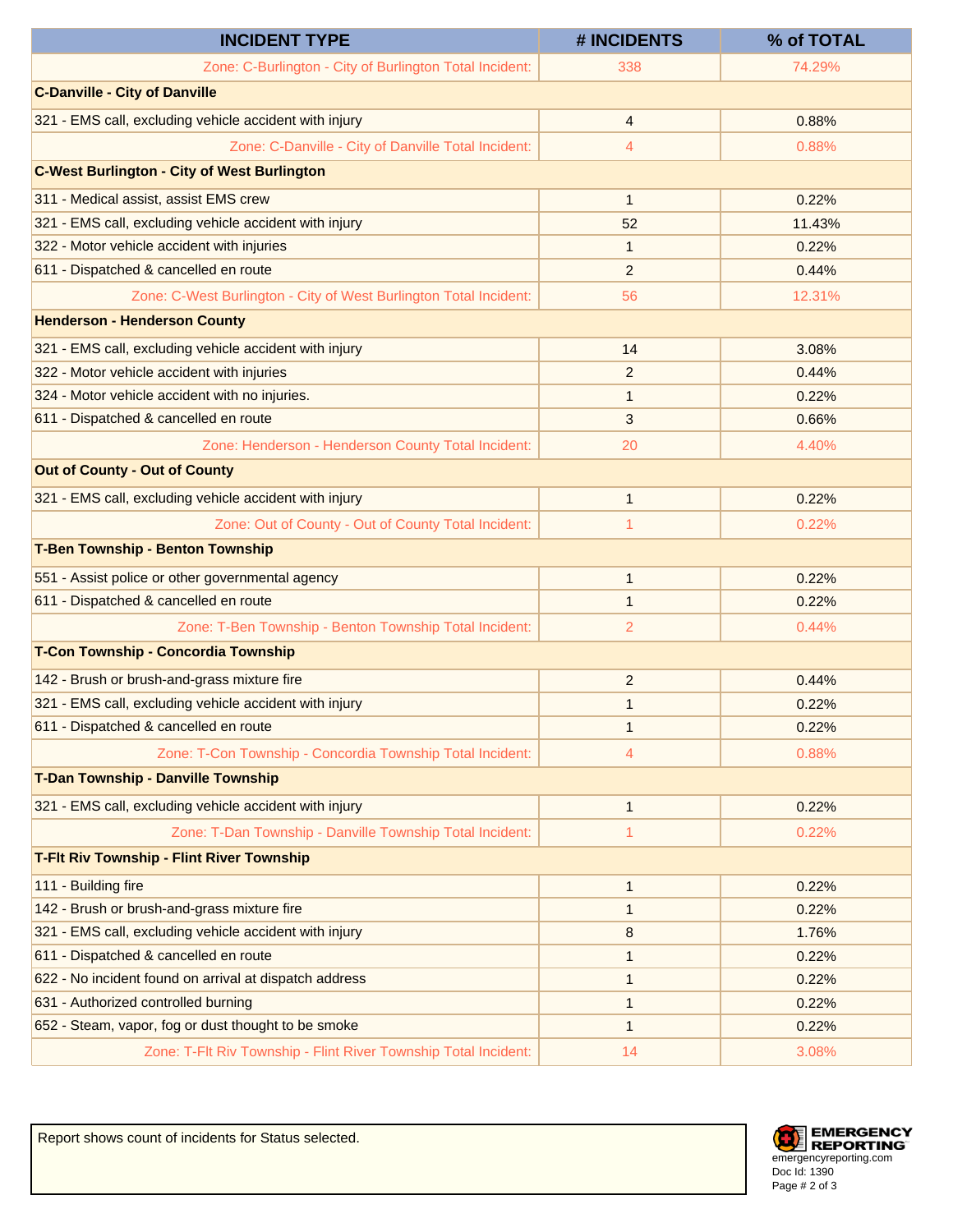| <b>INCIDENT TYPE</b>                                      | # INCIDENTS    | % of TOTAL  |
|-----------------------------------------------------------|----------------|-------------|
| <b>T-Fran Township - Franklin Township</b>                |                |             |
| 141 - Forest, woods or wildland fire                      |                | 0.22%       |
| Zone: T-Fran Township - Franklin Township Total Incident: |                | 0.22%       |
| T-Tama Township - Tama Township                           |                |             |
| 141 - Forest, woods or wildland fire                      | $\overline{2}$ | 0.44%       |
| 142 - Brush or brush-and-grass mixture fire               |                | 0.22%       |
| 321 - EMS call, excluding vehicle accident with injury    | 6              | 1.32%       |
| Zone: T-Tama Township - Tama Township Total Incident:     | 9              | 1.98%       |
| <b>T-Union Township - Union Township</b>                  |                |             |
| 131 - Passenger vehicle fire                              |                | 0.22%       |
| 143 - Grass fire                                          |                | 0.22%       |
| 321 - EMS call, excluding vehicle accident with injury    |                | 0.22%       |
| 631 - Authorized controlled burning                       |                | 0.22%       |
| 746 - Carbon monoxide detector activation, no CO          | 1              | 0.22%       |
| Zone: T-Union Township - Union Township Total Incident:   | 5              | 1.10%       |
| <b>TOTAL INCIDENTS FOR AII ZONES:</b>                     | 455            | <b>100%</b> |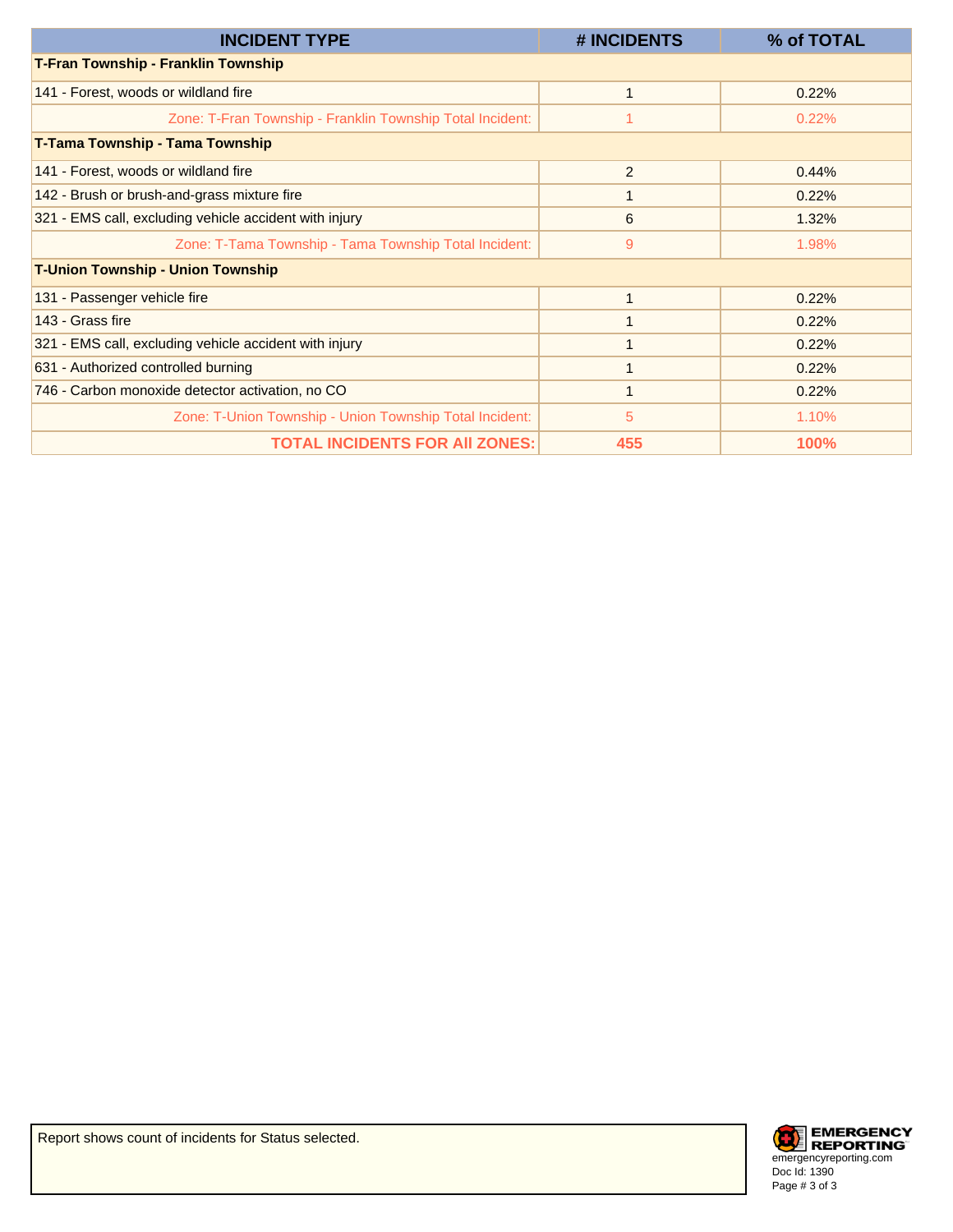Burlington, IA

This report was generated on 4/11/2018 7:19:48 AM



#### **Patient Transport Count per Destination for Date Range (N2-N3)**

Start Date: 03/01/2018 | End Date: 03/31/2018

| <b>HOSPITAL DESTINATION</b>                | # TRANSPORTS |
|--------------------------------------------|--------------|
| <b>Burlington Care Center</b>              |              |
| <b>Genesis East</b>                        |              |
| <b>Great River Medical Center</b>          | 235          |
| <b>Klein Unit</b>                          | 5            |
| <b>OSF Family Medical Center</b>           | 1            |
| <b>OSF Healthcare Peoria</b>               | 1            |
| Prairie Ridge Care & Rehabilitation Center | 1            |
| Sunnybrook Assisted Living                 | 1            |
| Unity Point Trinity                        | 1            |
| University of Iowa Hospital & Clinic       | 6            |
| <b>Veterans Hospital</b>                   |              |

Only REVIEWED incidents included. This report now returns both NEMSIS 2 & 3 data as appropriate.

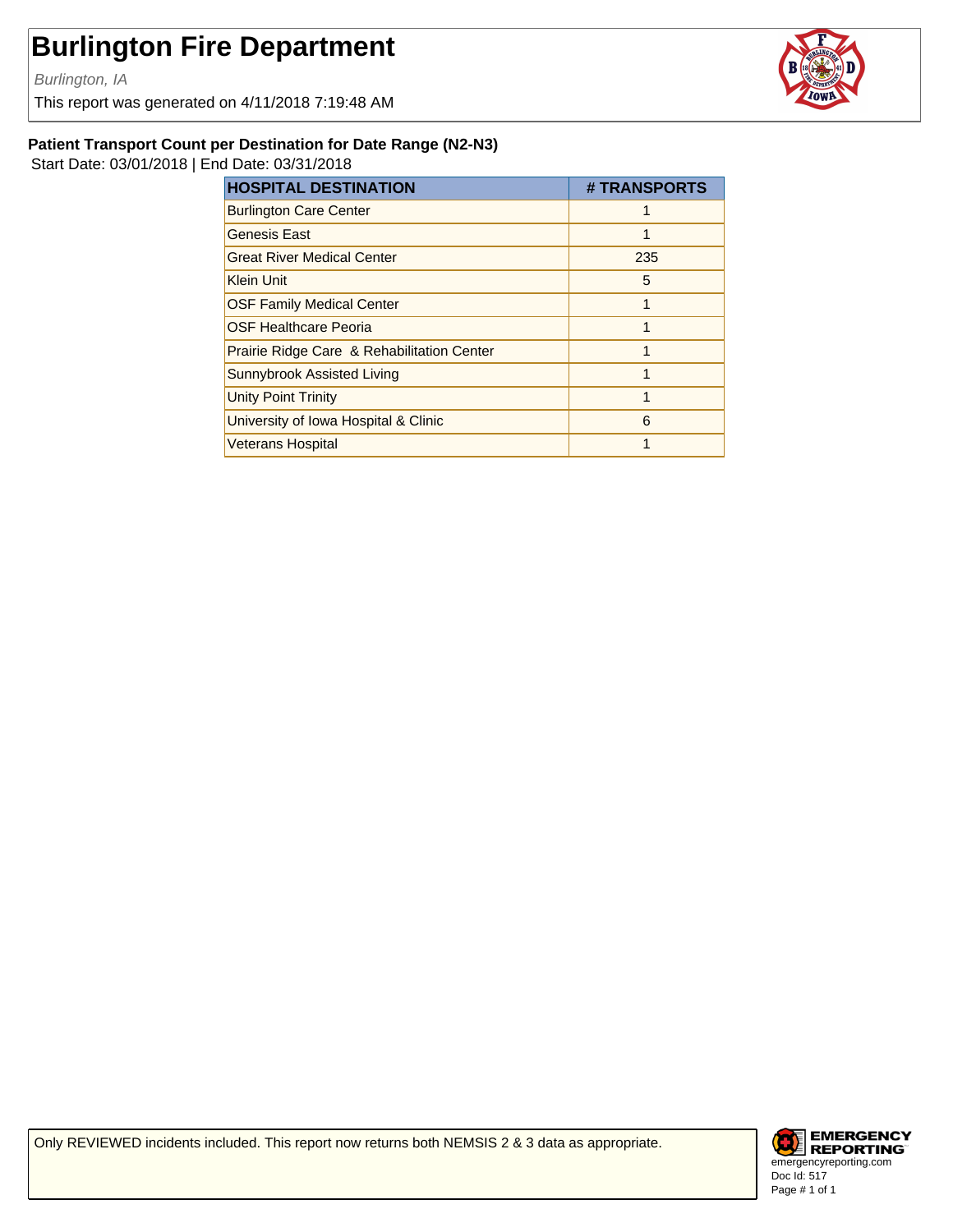Burlington, IA

This report was generated on 4/11/2018 7:17:14 AM



**Count of Medications Given for Date Range (N2-N3)**

Start Date: 03/01/2018 | End Date: 03/31/2018

| <b>MEDICATION</b>                 | # TIMES<br><b>ADMINISTERED</b> |
|-----------------------------------|--------------------------------|
| Adenosine                         | 1                              |
| Albuterol                         | 23                             |
| Aspirin                           | 19                             |
| Atropine                          | $\overline{2}$                 |
| Dextrose 5 % Injectable Solution  | $\mathbf{1}$                   |
| Dextrose 50 % Injectable Solution | 5                              |
| <b>Diazepam</b>                   | $\overline{c}$                 |
| Dopamine                          | 1                              |
| Epinephrine 1 MG/ML               | $\overline{4}$                 |
| Etomidate                         | 1                              |
| Fentanyl                          | 23                             |
| <b>Glucose Oral Gel</b>           | $\overline{c}$                 |
| Heparin                           | 1                              |
| Ketamine                          | 1                              |
| Midazolam                         | 13                             |
| Morphine                          | 12                             |
| Naloxone                          | 5                              |
| Nitroglycerin                     | 18                             |
| Normal saline                     | 16                             |
| Ondansetron                       | 12                             |
| Oxygen                            | 71                             |
| Vecuronium                        | 1                              |

This report now returns both NEMSIS 2 & 3 data as appropriate. For Nemsis 2 Patients: report includes patient information where YES is selected for the WAS PATIENT TRANSPORTED BY THIS UNIT? question on the EMS Patient Questionnaire screen of a PCR. Only REVIEWED incidents included.

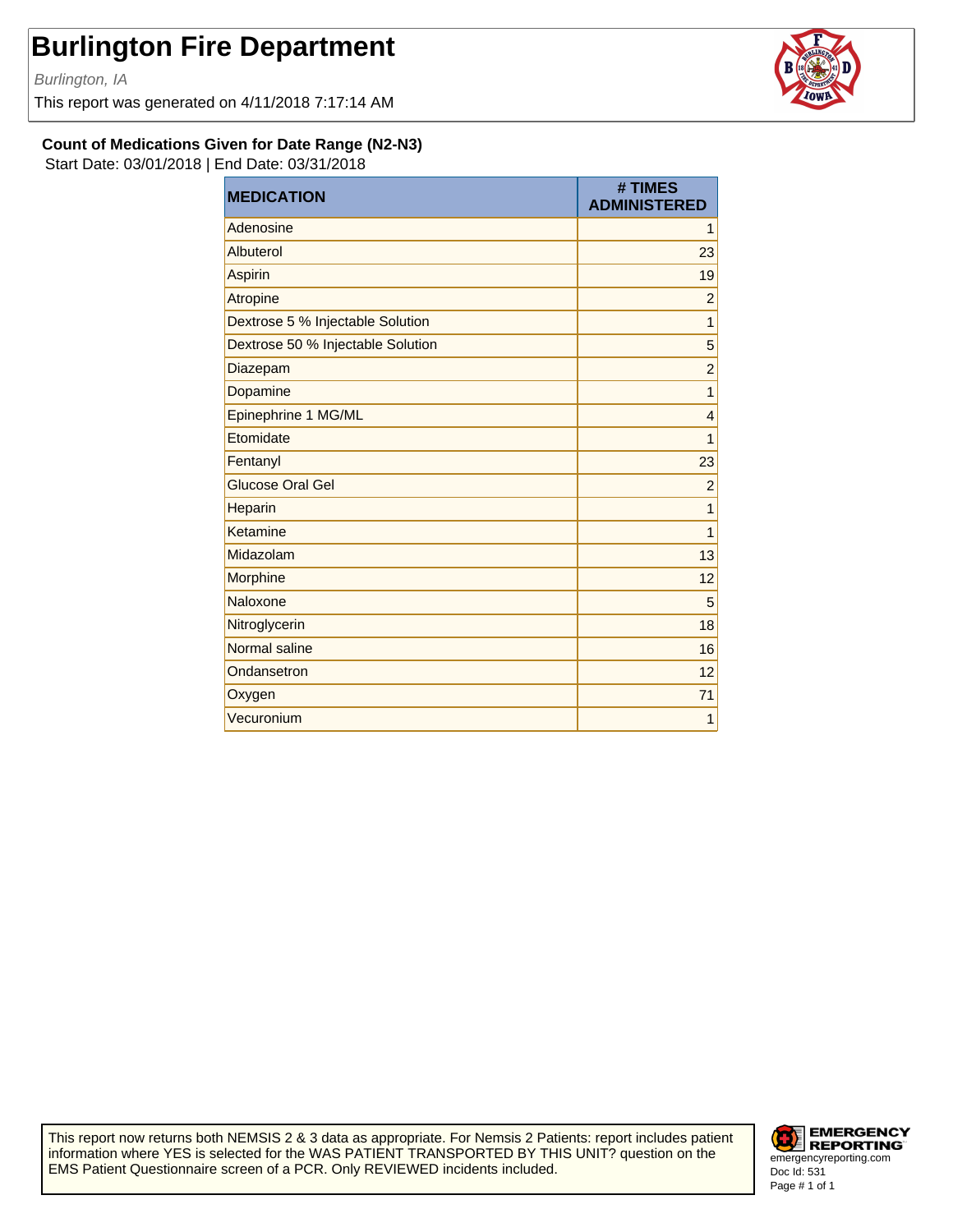Burlington, IA

This report was generated on 4/11/2018 2:08:02 PM



**Incident Count per Complaint Reported by Dispatch for Date Range (NEMSIS 3 Incidents Only)**

Start Date: 03/01/2018 | End Date: 03/31/2018

| <b>COMPLAINT REPORTED BY DISPATCH</b>                           | # INCIDENTS    |
|-----------------------------------------------------------------|----------------|
| <b>Abdominal Pain/Problems</b>                                  | 2              |
| <b>Animal Bite</b>                                              | $\overline{2}$ |
| Assault                                                         | 4              |
| <b>Back Pain (Non-Traumatic)</b>                                | 3              |
| <b>Breathing Problem</b>                                        | 47             |
| Carbon Monoxide/Hazmat/Inhalation/CBRN                          | 1              |
| Cardiac Arrest/Death                                            | 3              |
| Chest Pain (Non-Traumatic)                                      | 27             |
| Choking                                                         | 1              |
| Convulsions/Seizure                                             | 18             |
| Diabetic Problem                                                | 9              |
| <b>Falls</b>                                                    | 63             |
| Headache                                                        | $\overline{2}$ |
| <b>Heart Problems/AICD</b>                                      | 3              |
| Hemorrhage/Laceration                                           | 6              |
| <b>Medical Alarm</b>                                            | 4              |
| No Other Appropriate Choice                                     | 30             |
| Overdose/Poisoning/Ingestion                                    | 6              |
| Pregnancy/Childbirth/Miscarriage                                | $\overline{2}$ |
| Psychiatric Problem/Abnormal<br><b>Behavior/Suicide Attempt</b> | 8              |
| <b>Sick Person</b>                                              | 24             |
| Stroke/CVA                                                      | 14             |
| <b>Traffic/Transportation Incident</b>                          | 8              |
| Transfer/Interfacility/Palliative Care                          | 29             |
| <b>Traumatic Injury</b>                                         | 4              |
| Unconscious/Fainting/Near-Fainting                              | 24             |
| <b>Unknown Problem/Person Down</b>                              | 6              |
| <b>Well Person Check</b>                                        | $\overline{2}$ |

Incidents included must be NEMSIS 3 and either Complete or Reviewed. COMPLAINT REPORTED BY DISPATCH is recorded on Basic Info 5. If looking for NEMSIS 2 Incidents, refer to Report #1041.

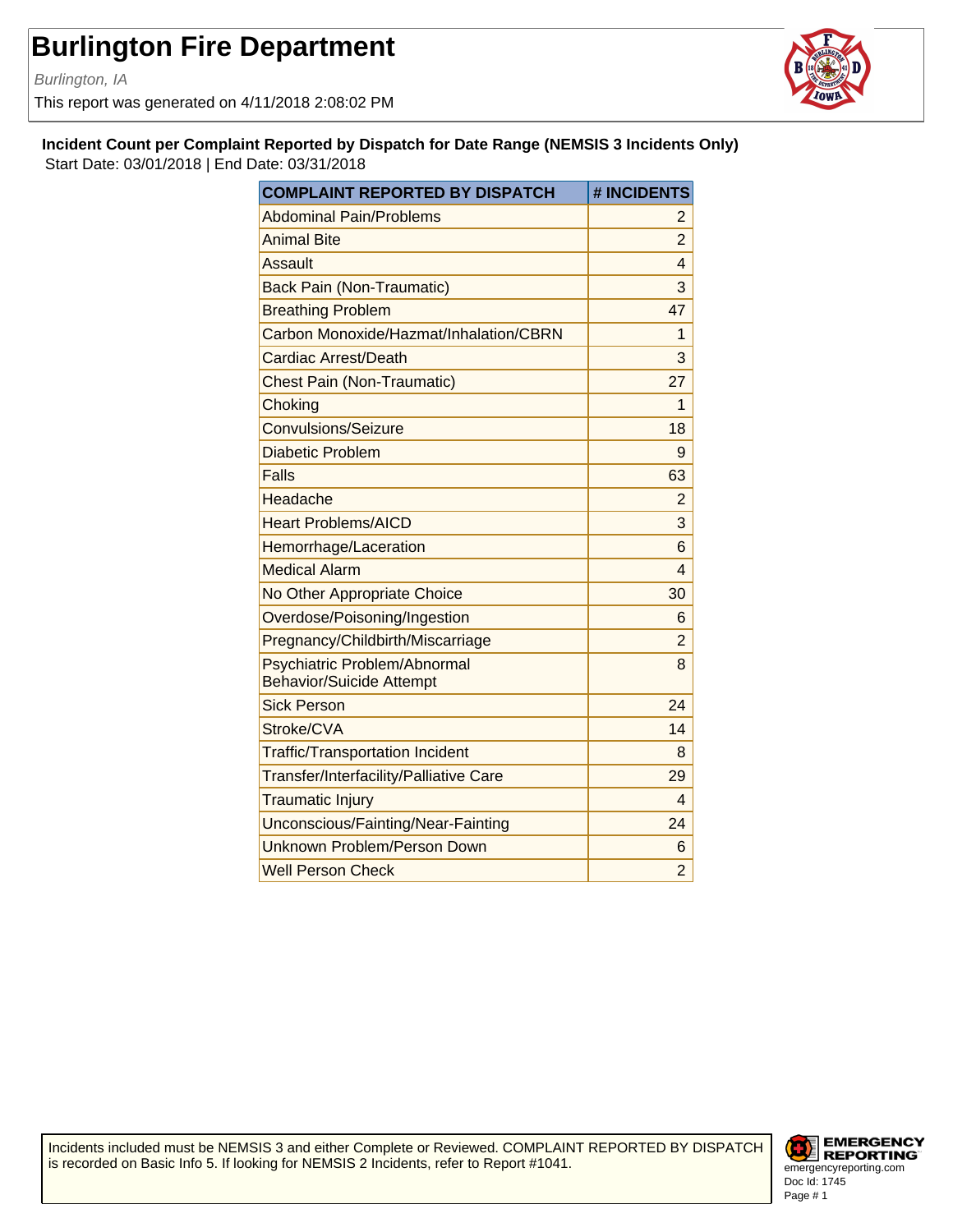Burlington, IA

This report was generated on 4/11/2018 3:57:00 PM

**Breakdown by Major Incident Types for Date Range** Zone(s): All Zones | Start Date: 03/01/2018 | End Date: 03/31/2018



| <b>MAJOR INCIDENT TYPE</b>         | # INCIDENTS | % of TOTAL     |
|------------------------------------|-------------|----------------|
| <b>Fires</b>                       | 17          | 3.74%          |
| Rescue & Emergency Medical Service | 359         | 78.90%         |
| Hazardous Condition (No Fire)      | 9           | 1.98%          |
| Service Call                       | 18          | 3.96%          |
| Good Intent Call                   | 45          | 9.89%          |
| False Alarm & False Call           | 7           | 1.54%          |
| ΤΟΤΑL                              | 455         | <b>100.00%</b> |

Only REVIEWED incidents included. Summary results for a major incident type are not displayed if the count is zero.

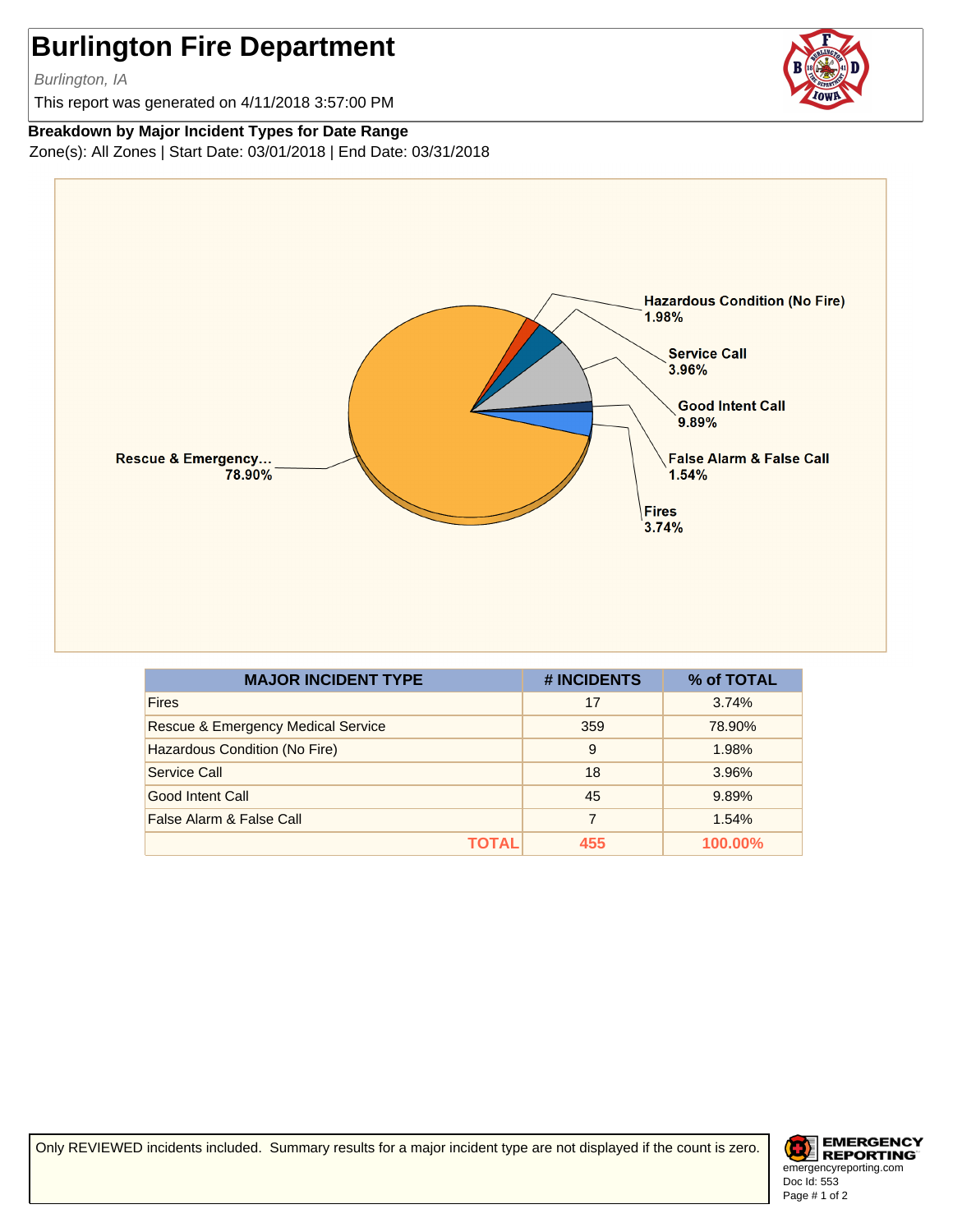| <b>Detailed Breakdown by Incident Type</b>               |                |         |
|----------------------------------------------------------|----------------|---------|
| <b>INCIDENT TYPE</b><br># INCIDENTS<br>% of TOTAL        |                |         |
| 111 - Building fire                                      | 5              | 1.10%   |
| 131 - Passenger vehicle fire                             | $\mathbf{1}$   | 0.22%   |
| 141 - Forest, woods or wildland fire                     | 3              | 0.66%   |
| 142 - Brush or brush-and-grass mixture fire              | 5              | 1.10%   |
| 143 - Grass fire                                         | $\overline{2}$ | 0.44%   |
| 162 - Outside equipment fire                             | $\mathbf{1}$   | 0.22%   |
| 311 - Medical assist, assist EMS crew                    | 2              | 0.44%   |
| 321 - EMS call, excluding vehicle accident with injury   | 344            | 75.60%  |
| 322 - Motor vehicle accident with injuries               | 5              | 1.10%   |
| 324 - Motor vehicle accident with no injuries.           | 6              | 1.32%   |
| 365 - Watercraft rescue                                  | 1              | 0.22%   |
| 381 - Rescue or EMS standby                              | 1              | 0.22%   |
| 412 - Gas leak (natural gas or LPG)                      | $\overline{2}$ | 0.44%   |
| 424 - Carbon monoxide incident                           | 6              | 1.32%   |
| 445 - Arcing, shorted electrical equipment               | 1              | 0.22%   |
| 522 - Water or steam leak                                | 1              | 0.22%   |
| 531 - Smoke or odor removal                              | 1              | 0.22%   |
| 551 - Assist police or other governmental agency         | $\overline{c}$ | 0.44%   |
| 553 - Public service                                     | $\overline{2}$ | 0.44%   |
| 561 - Unauthorized burning                               | 8              | 1.76%   |
| 571 - Cover assignment, standby, moveup                  | $\overline{4}$ | 0.88%   |
| 611 - Dispatched & cancelled en route                    | 21             | 4.62%   |
| 622 - No incident found on arrival at dispatch address   | 18             | 3.96%   |
| 631 - Authorized controlled burning                      | $\overline{2}$ | 0.44%   |
| 651 - Smoke scare, odor of smoke                         | $\mathbf{1}$   | 0.22%   |
| 652 - Steam, vapor, fog or dust thought to be smoke      | $\overline{2}$ | 0.44%   |
| 671 - HazMat release investigation w/no HazMat           | $\mathbf{1}$   | 0.22%   |
| 733 - Smoke detector activation due to malfunction       | 1              | 0.22%   |
| 743 - Smoke detector activation, no fire - unintentional | 1              | 0.22%   |
| 744 - Detector activation, no fire - unintentional       | $\mathbf{1}$   | 0.22%   |
| 745 - Alarm system activation, no fire - unintentional   | 3              | 0.66%   |
| 746 - Carbon monoxide detector activation, no CO         | 1              | 0.22%   |
| <b>TOTAL INCIDENTS:</b>                                  | 455            | 100.00% |

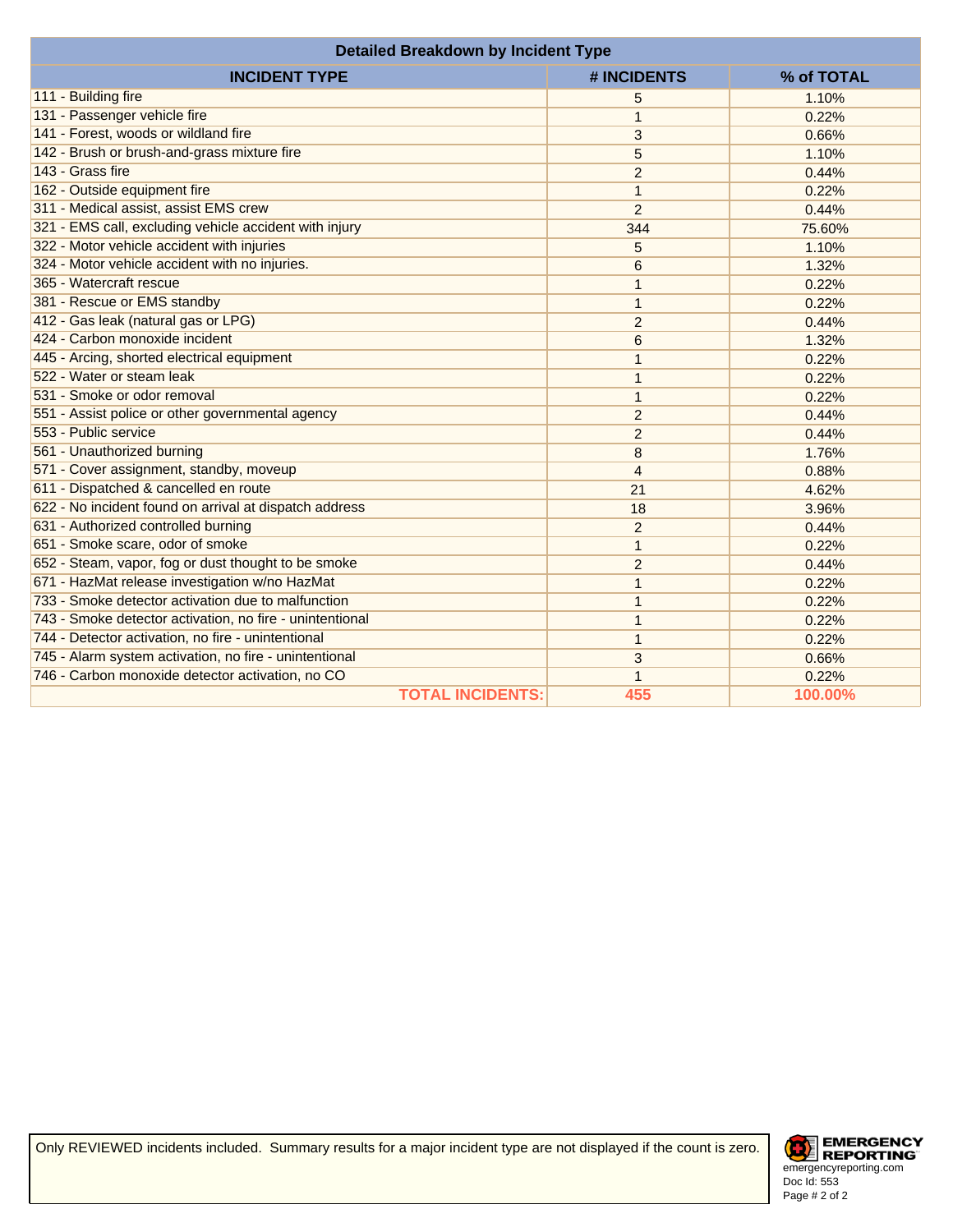#### **Matt Trexel**

i,

| LIFENET Notifications Service <web@lifenetsystems.com></web@lifenetsystems.com> |
|---------------------------------------------------------------------------------|
| Sunday, April 01, 2018 1:15 AM                                                  |
| Matt Trexel                                                                     |
| LIFENET System: Transmission Summary Report is available (3/1/2018 - 4/1/2018)  |
|                                                                                 |

**CONTRO** 

## **LIFENET**<sup>\*</sup>System



**13 Month Transmission History:**